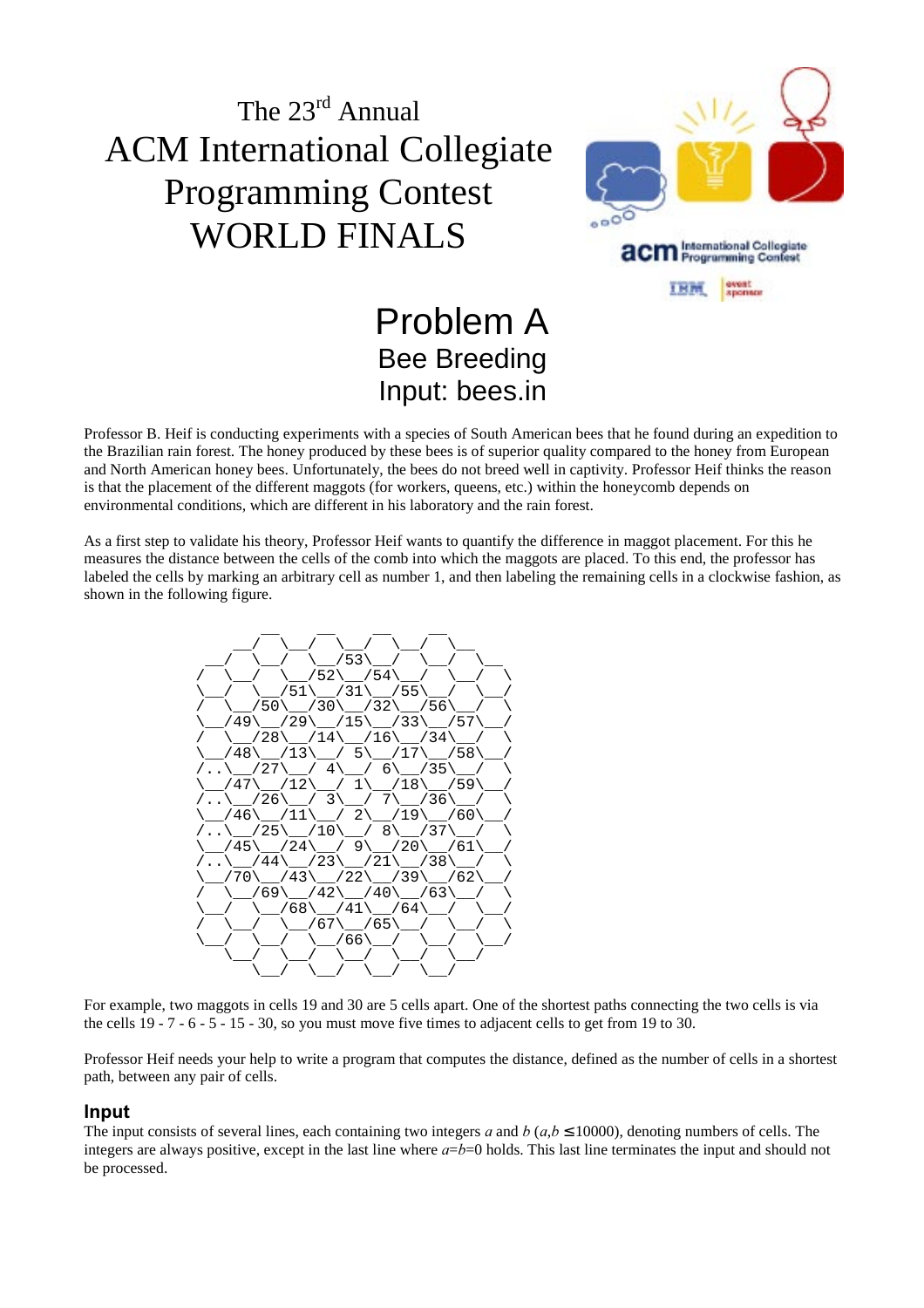### The 1999 ACM Programming Contest World Finals sponsored by IBM

#### Output

For each pair of numbers  $(a,b)$  in the input file, output the distance between the cells labeled a and b. The distance is the minimum number of moves to get from  $a$  to  $b$ .

| <b>Sample Input</b> | <b>Output for the Sample Input</b>         |
|---------------------|--------------------------------------------|
| 1930                | The distance between cells 19 and 30 is 5. |
| റ റ                 |                                            |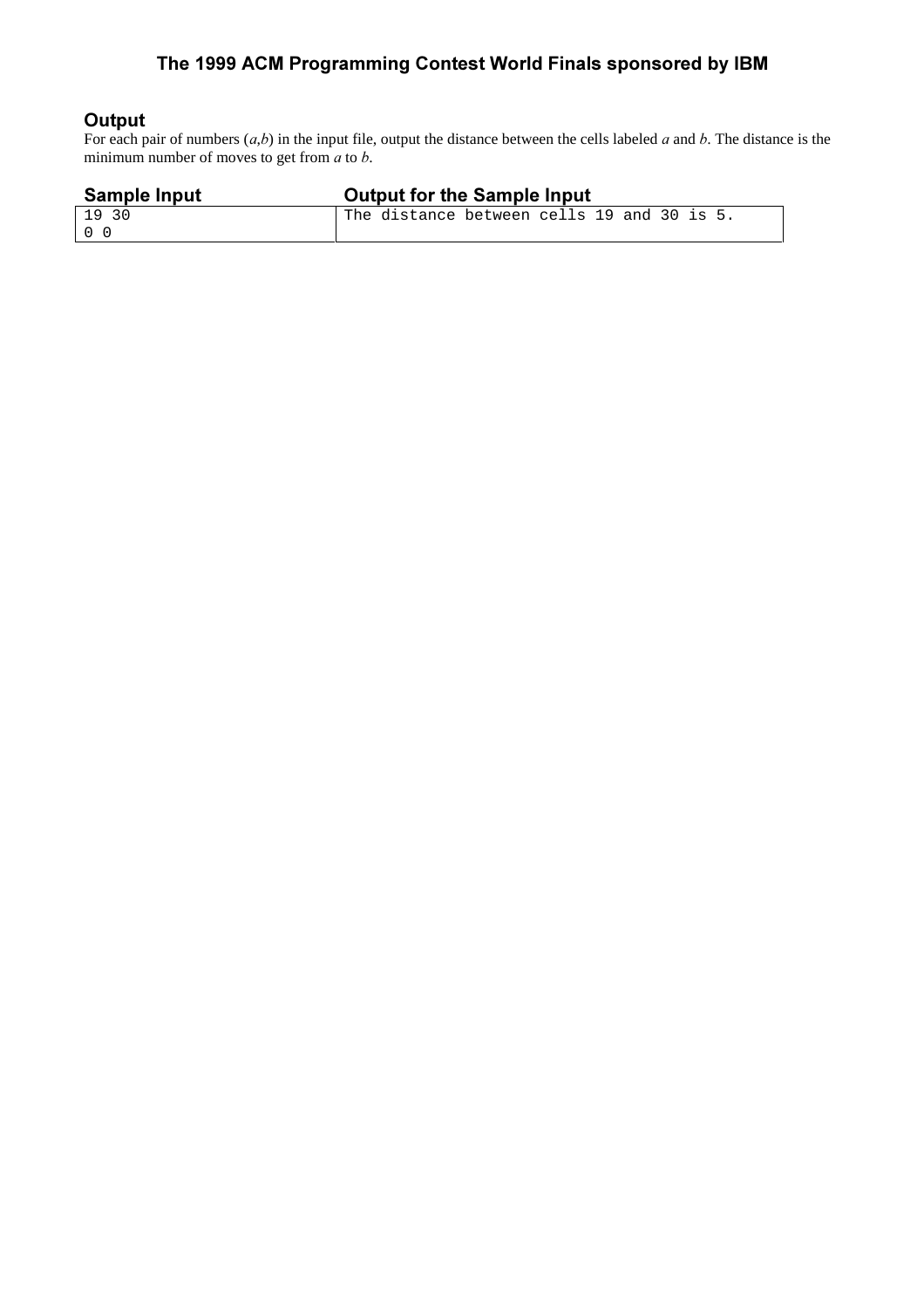

A cube is suspended in space. A Cartesian coordinate system is defined with its origin at one of the bottom corners of the cube, as shown in the figure. The cube has side dimension d, so its opposite corners are at coordinates  $(0, 0, 0)$  and  $(d, d, d)$ . The positive z-direction of the coordinate system is "up" with respect to gravity.

The interior of the cube contains partitions with uniform spacing in each dimension, so that the cube is partitioned into  $n<sup>3</sup>$ mini-cubes of equal size. The partitions are thin and watertight, and each mini-cube is filled with water. The total volume of water in all the minicubes is  $d^3$ .

A gun fires a bullet which may hit the cube. The muzzle of the gun is at the point  $(x_1, y_1, z_1)$ . The point  $(x_2, y_2, z_2)$  is a point on the bullet's path that defines the direction of the bullet. The bullet does not shatter the cube, but wherever the bullet touches a side or interior partition of the cube, it makes a small hole. Bullet holes may be made in the sides, edges, or corners of the interior mini-cubes. Water, influenced by gravity, may leak through these small holes. All the water that leaks out of the large cube is collected and measured.

#### **Input**

The input data set consists of several trials. Each trial is described by eight integers. The first integer is  $n (n \le 50)$ , as described above. The second integer is  $d (d \le 100)$ . The remaining six integers— $x_1, y_1, z_1, x_2, y_2, z_2$ —represent the origin and a point on the path of the bullet  $(-100 \le x_1, y_1, z_1, x_2, y_2, z_2 \le 100)$ . The origin and the point on the path of the bullet are not the same. After the last trial, the integer 0 terminates the data set.

#### Output

Your program must compute the total volume of water that leaks out of the large cube. For each trial, print the trial number, the notation Volume =, and the total volume of water accurate to two digits to the right of the decimal point. Print a blank line between trials.

#### **Note**

In this problem, two real numbers are considered equal if they are less than  $10^{-6}$  apart.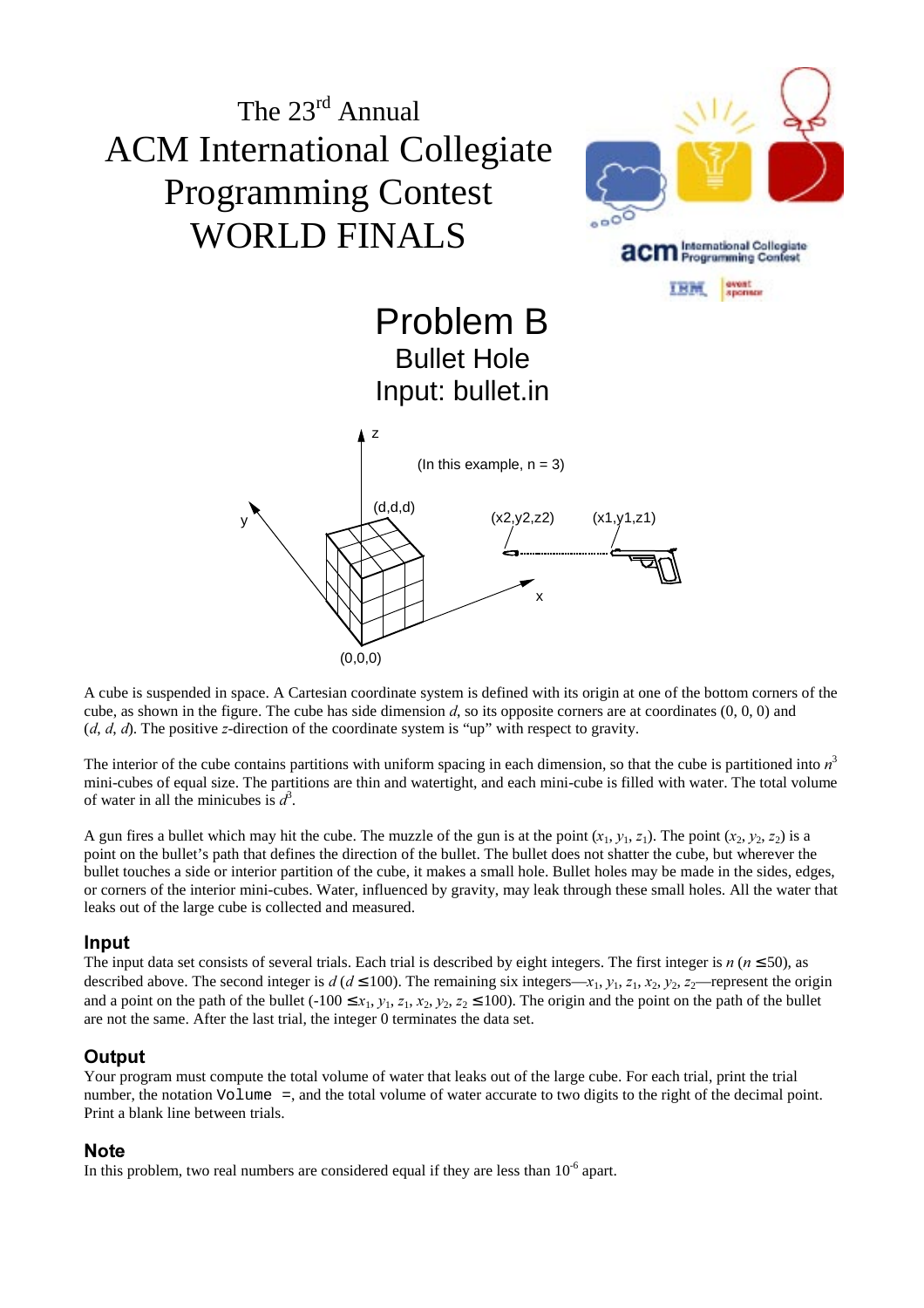### The 1999 ACM Programming Contest World Finals sponsored by IBM

|     | <b>Sample Input</b> |              |          |    | <b>Output for the Sample Input</b> |
|-----|---------------------|--------------|----------|----|------------------------------------|
| 5.  | 25                  | 5 15 0       | 5 15 100 |    | $Trial 1, Volume = 2500.00$        |
|     | 30                  | $0 - 35 = 0$ | $3 - 25$ |    |                                    |
| 1 N | 16                  | 8 17 11      | 12 19    | -6 | Trial 2, Volume = 1950.00          |
|     |                     |              |          |    |                                    |
|     |                     |              |          |    | Trial $3$ , Volume = $0.00$        |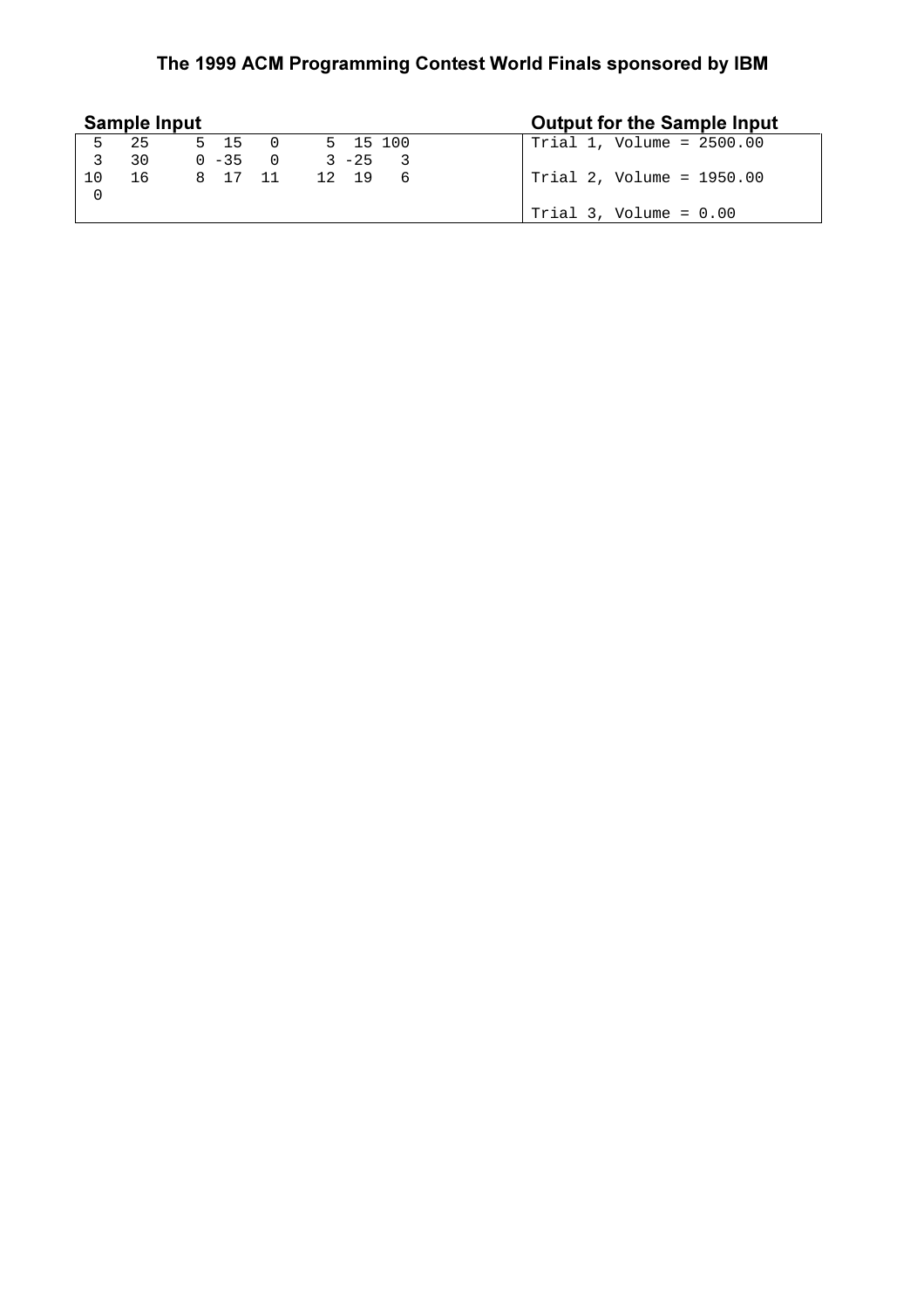

### Problem C A Dicey Problem Input: dicemaze.in

The three-by-three array in Figure 1 is a maze. A standard six-sided die is needed to traverse the maze (the layout of a standard six-sided die is shown in Figure 2). Each maze has an initial position and an initial die configuration. In Figure 1, the starting position is row 1, column 2—the "2" in the top row of the maze—and the initial die configuration has the "5" on top of the die and the "1" facing the player (assume the player is viewing the maze from the bottom edge of the figure).







Figure 1: Sample Dice Maze Figure 2: Standard Layout of Six-Sided Die

To move through the maze you must tip the die over on an edge to land on an adjacent square, effecting horizontal or vertical movement from one square to another. However, you can only move onto a square that contains the same number as the number displayed on the top of the die before the move, or onto a "wild" square which contains a star. Movement onto a wild square is always allowed regardless of the number currently displayed on the top of the die. The goal of the maze is to move the die off the starting square and to then find a way back to that same square.

For example, at the beginning of the maze there are two possible moves. Since the 5 is on top of the die, it is possible to move down one square, and since the square to the left of the starting position is wild it is also possible to move left. If the first move chosen is to move down, this brings the 6 to the top of the die and moves are now possible both to the right and down. If the first move chosen is instead to the left, this brings the 3 to the top of the die and no further moves are possible.

If we consider maze locations as ordered pairs of row and column numbers (row, column) with row indexes starting at 1 for the top row and increasing toward the bottom, and column indexes starting at 1 for the left column and increasing to the right, the solution to this simple example maze can be specified as:  $(1,2)$ ,  $(2,2)$ ,  $(2,3)$ ,  $(3,3)$ ,  $(3,2)$ ,  $(3,1)$ ,  $(2,1)$ ,  $(1,1)$ , (1,2). A bit more challenging example maze is shown in Figure 3.

The goal of this problem is to write a program to solve dice mazes. The input file will contain several mazes for which the program should search for solutions. Each maze will have either a unique solution or no solution at all. That is, each maze in the input may or may not have a solution, but those with a solution are guaranteed to have only one unique solution. For each input maze, either a solution or a message indicating no solution is possible will be sent to the output.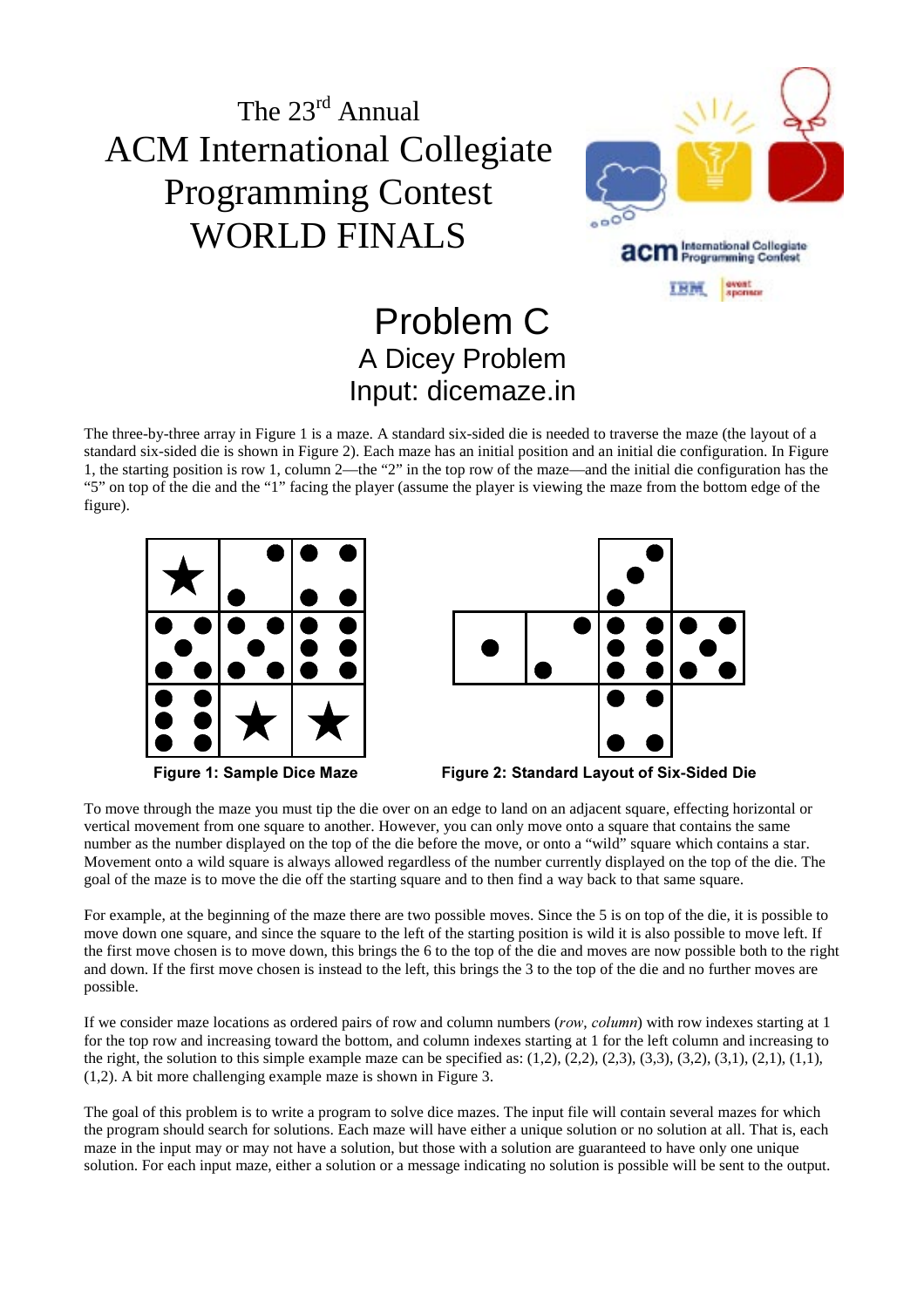

Figure 3: Start at (2,6) with the 3 on top and the 6 facing you.

#### **Input**

The input file begins with a line containing a string of no more than 20 non-blank characters that names the first maze. The next line contains six integers delimited by single spaces. These integers are, in order, the number of rows in the maze (an integer from 1 to 10, call this value  $R$ ), the number of columns in the maze (an integer from 1 to 10, call this value  $C$ ), the starting row, the starting column, the number that should be on top of the die at the starting position, and finally the number that should be facing you on the die at the starting position. The next  $R$  lines contain  $C$  integers each, again delimited by single spaces. This  $R \times C$  array of integers defines the maze. A value of zero indicates an empty location in the maze (such as the two empty squares in the center column of the maze in Figure 3), and a value of -1 indicates a wild square. This input sequence is repeated for each maze in the input. An input line containing only the word "END" (without the quotes) as the name of the maze marks the end of the input.

#### **Output**

The output should contain the name of each maze followed by its solution or the string "No Solution Possible" (without the quotes). All lines in the output file except for the maze names should be indented exactly two spaces. Maze names should start in the leftmost column. Solutions should be output as a comma-delimited sequence of the consecutive positions traversed in the solution, starting and ending with the same square (the starting square as specified in the input). Positions should be specified as ordered pairs enclosed in parentheses. The solution should list 9 positions per line (with the exception of the last line of the solution for which there may not be a full 9 positions to list), and no spaces should be present within or between positions.

| <b>Sample Input</b>                      | <b>Output for the Sample Input</b>                                                        |
|------------------------------------------|-------------------------------------------------------------------------------------------|
| DICEMAZE1                                | DICEMAZE1                                                                                 |
| 3 3 1 2 5 1                              | $(1,2)$ , $(2,2)$ , $(2,3)$ , $(3,3)$ , $(3,2)$ , $(3,1)$ , $(2,1)$ , $(1,1)$ , $(1,2)$   |
| $-1$ 2 4                                 | DICEMAZE2                                                                                 |
| 556                                      | $(2,6)$ , $(2,5)$ , $(2,4)$ , $(2,3)$ , $(2,2)$ , $(3,2)$ , $(4,2)$ , $(4,1)$ , $(3,1)$ , |
| $6 - 1 - 1$                              | $(2,1)$ , $(2,2)$ , $(2,3)$ , $(2,4)$ , $(2,5)$ , $(1,5)$ , $(1,6)$ , $(1,7)$ , $(2,7)$ , |
| DICEMAZE2                                | $(3,7)$ , $(4,7)$ , $(4,6)$ , $(3,6)$ , $(2,6)$                                           |
| 472636                                   | DICEMAZE3                                                                                 |
| 6460264                                  | No Solution Possible                                                                      |
| $1\;\; 2\;\; -1\;\; 5\;\; 3\;\; 6\;\; 1$ |                                                                                           |
| 5 3 4 5 6 4 2                            |                                                                                           |
| $4$ 1 2 0 3 -1 6                         |                                                                                           |
| DICEMAZE3                                |                                                                                           |
| 3 3 1 1 2 4                              |                                                                                           |
| 2 2 3                                    |                                                                                           |
| 456                                      |                                                                                           |
| $-1$ $-1$ $-1$                           |                                                                                           |
| END                                      |                                                                                           |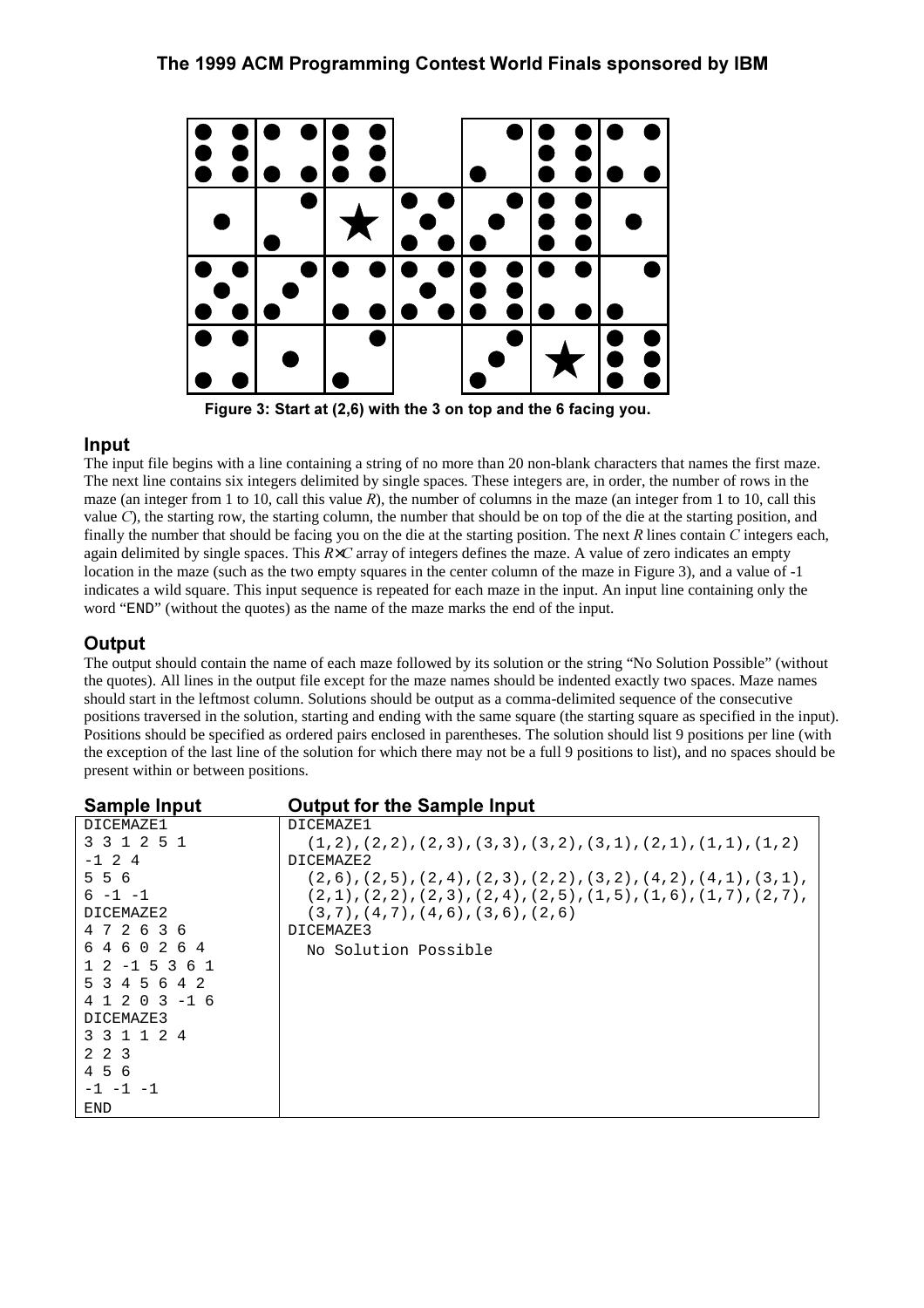

## Problem D The Fortified Forest Input: forest.in

Once upon a time, in a faraway land, there lived a king. This king owned a small collection of rare and valuable trees, which had been gathered by his ancestors on their travels. To protect his trees from thieves, the king ordered that a high fence be built around them. His wizard was put in charge of the operation.

Alas, the wizard quickly noticed that the only suitable material available to build the fence was the wood from the trees themselves. In other words, it was necessary to cut down some trees in order to build a fence around the remaining trees. Of course, to prevent his head from being chopped off, the wizard wanted to minimize the value of the trees that had to be cut. The wizard went to his tower and stayed there until he had found the best possible solution to the problem. The fence was then built and everyone lived happily ever after.

You are to write a program that solves the problem the wizard faced.

#### **Input**

The input contains several test cases, each of which describes a hypothetical forest. Each test case begins with a line containing a single integer  $n, 2 \le n \le 15$ , the number of trees in the forest. The trees are identified by consecutive integers 1 to *n*. Each of the subsequent *n* lines contains 4 integers  $x_i$ ,  $y_i$ ,  $v_i$ ,  $l_i$  that describe a single tree.  $(x_i, y_i)$  is the position of the tree in the plane,  $v_i$  is its value, and  $l_i$  is the length of fence that can be built using the wood of the tree.  $v_i$  and  $l_i$  are between 0 and 10,000.

The input ends with an empty test case  $(n = 0)$ .

#### **Output**

For each test case, compute a subset of the trees such that, using the wood from that subset, the remaining trees can be enclosed in a single fence. Find the subset with minimum value. If more than one such minimum-value subset exists, choose one with the smallest number of trees. For simplicity, regard the trees as having zero diameter.

Display, as shown below, the test case numbers  $(1, 2, ...)$ , the identity of each tree to be cut, and the length of the excess fencing (accurate to two fractional digits).

Display a blank line between test cases.

| <b>Sample Input</b> |                             |                     |     | <b>Output for the Sample Input</b> |
|---------------------|-----------------------------|---------------------|-----|------------------------------------|
| 6                   |                             |                     |     | Forest 1                           |
| $\Omega$            |                             | $0 \quad 8 \quad 3$ |     | Cut these trees: $2\,4\,5$         |
|                     |                             | 4 3 2               |     | Extra wood: $3.16$                 |
| $2^{1}$             |                             | 1 7 1               |     |                                    |
| 4                   |                             |                     | 2 3 | Forest 2                           |
|                     | $3 \quad 5 \quad 4 \quad 6$ |                     |     | Cut these trees: 2                 |
|                     | $2 \quad 3 \quad 9 \quad 8$ |                     |     | Extra wood: $15.00$                |
| 3                   |                             |                     |     |                                    |
| 3                   |                             | 0102                |     |                                    |
| 5                   |                             | 5 20 25             |     |                                    |
|                     | $7 - 3$ 30 32               |                     |     |                                    |
| 0                   |                             |                     |     |                                    |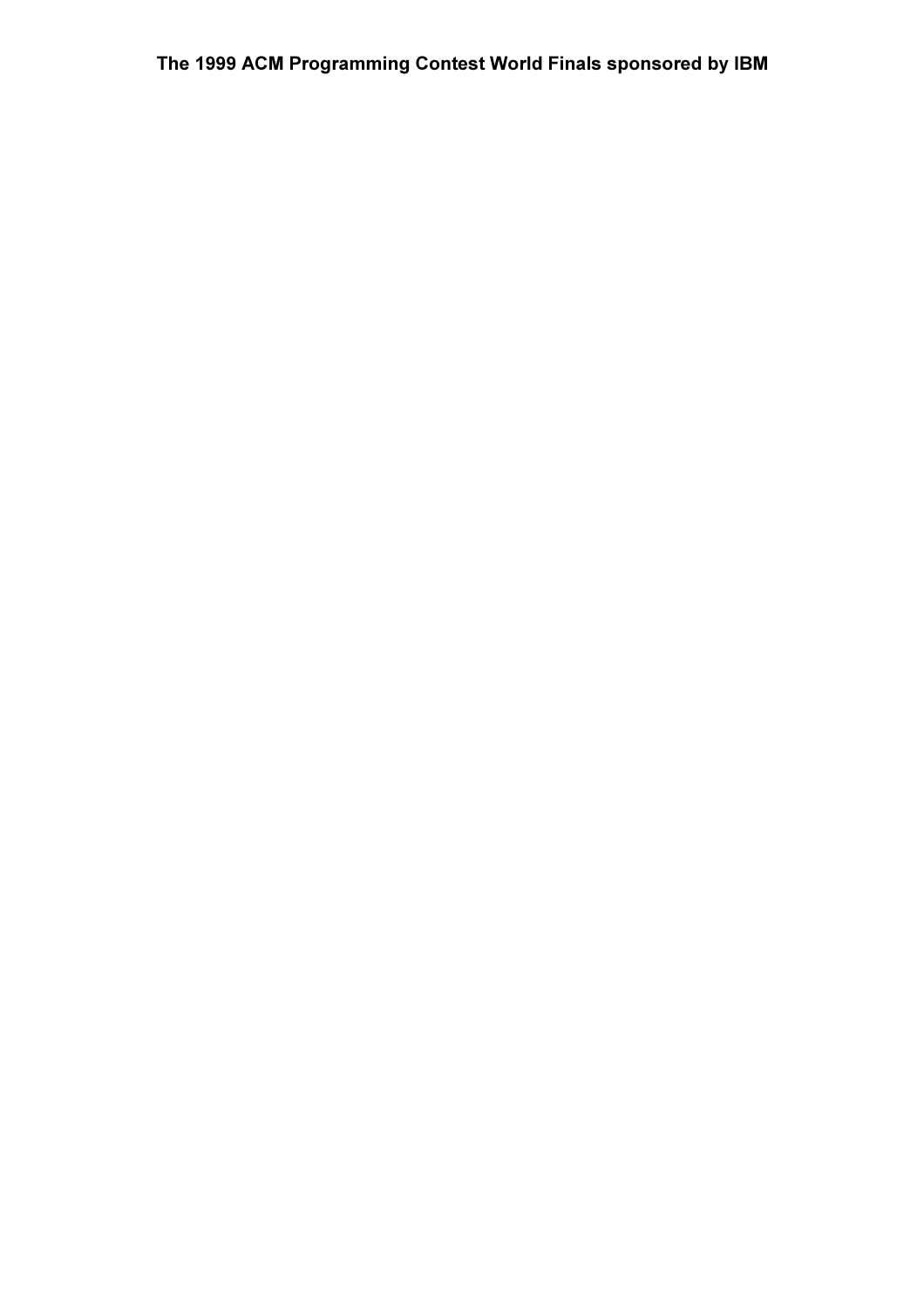

### Problem E Trade on Verweggistan Input: prul.in

Since the days of Peter Stuyvesant and Abel Tasman, Dutch merchants have been traveling all over the world to buy and sell goods. Once there was some trade on Verweggistan, but it ended after a short time. After reading this story you will understand why.

At that time Verweggistan was quite popular, because it was the only place in the world where people knew how to make a 'prul'. The end of the trade on Verweggistan meant the end of the trade in pruls (or 'prullen', as the Dutch plural said), and very few people nowadays know what a prul actually is.

Pruls were manufactured in workyards. Whenever a prul was finished it was packed in a box, which was then placed on top of the pile of previously produced pruls. On the side of each box the price was written. The price depended on the time it took to manufacture the prul. If all went well, a prul would cost one or two florins, but on a bad day the price could easily rise to 15 florins or more. This had nothing to do with quality; all pruls had the same value.

In those days pruls sold for 10 florins each in Holland. Transportation costs were negligible since the pruls were taken as extra on ships that would sail anyway. When a Dutch merchant went to Verweggistan, he had a clear purpose: buy pruls, sell them in Holland, and maximize his profits. Unfortunately, the Verweggistan way of trading pruls made this more complicated than one would think.

One would expect that merchants would simply buy the cheapest pruls, and the pruls that cost more than 10 florins would remain unsold. Unfortunately, all workyards on Verweggistan sold their pruls in a particular order. The box on top of the pile was sold first, then the second one from the top, and so on. So even if the fifth box from the top was the cheapest one, a merchant would have to buy the other four boxes above to obtain it.

As you can imagine, this made it quite difficult for the merchants to maximize their profits by buying the right set of pruls. Not having computers to help with optimization, they quickly lost interest in trading pruls at all.

In this problem, you are given the description of several workyard piles. You have to calculate the maximum profit a merchant can obtain by buying pruls from the piles according to the restrictions given above. In addition, you have to determine the number of pruls he has to buy to achieve this profit.

#### lnput

The input describes several test cases. The first line of input for each test case contains a single integer  $w$ , the number of workyards in the test case  $(1 \le w \le 50)$ .

This is followed by  $w$  lines, each describing a pile of pruls. The first number in each line is the number  $b$  of boxes in the pile ( $0 \le b \le 20$ ). Following it are b positive integers, indicating the prices (in florins) of the pruls in the stack, given from top to bottom.

The input is terminated by a description starting with  $w = 0$ . This description should not be processed.

#### Output

For each test case, print the case number  $(1, 2, ...)$ . Then print two lines, the first containing the maximum profit the merchant can achieve. The second line should specify the number of pruls the merchant has to buy to obtain this profit. If this number is not uniquely determined, print the possible values in increasing order. If there are more than ten possible values, print only the 10 smallest.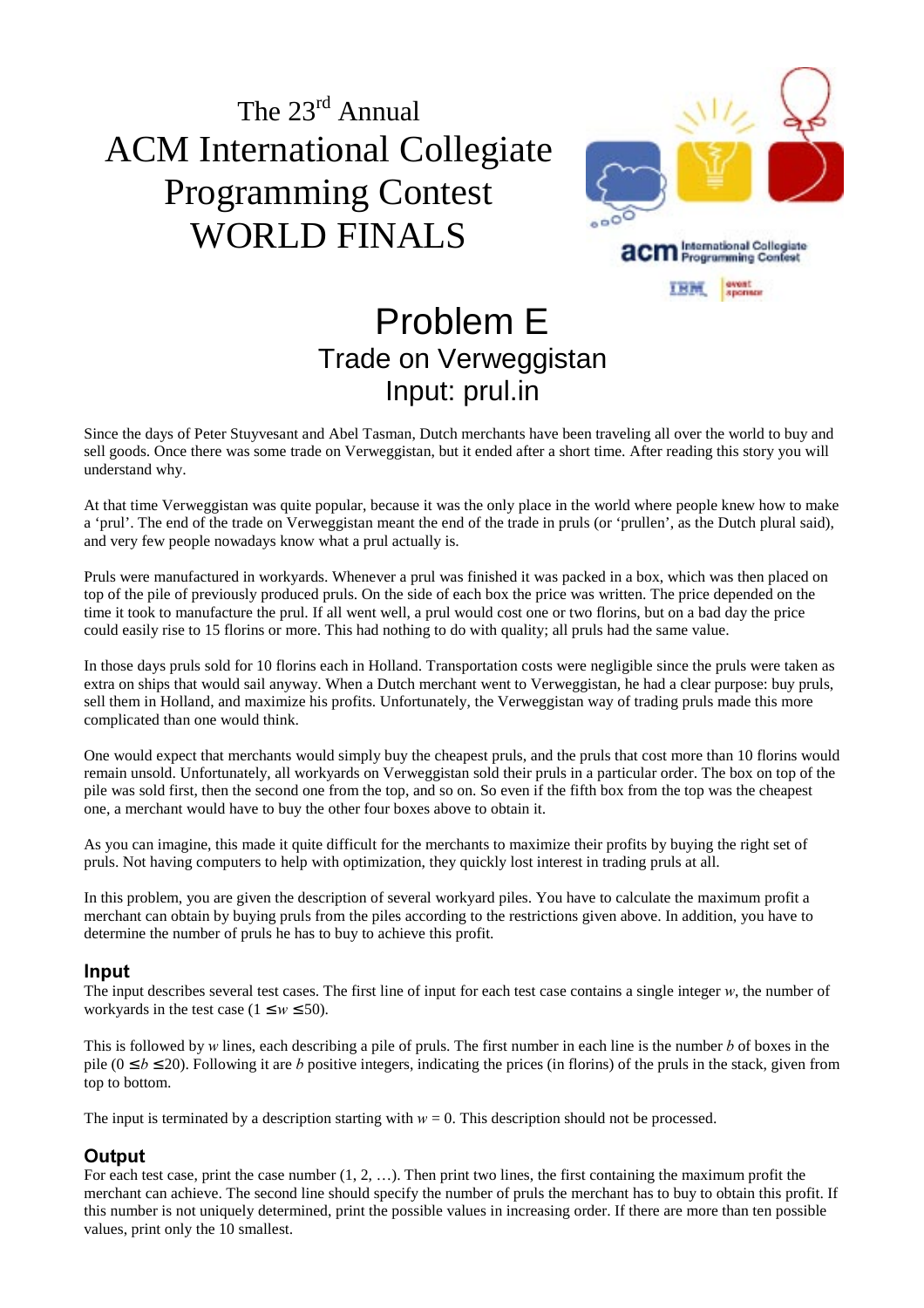Display a blank line between test cases.

| <b>Sample Input</b>     | <b>Output for the Sample Input</b>       |
|-------------------------|------------------------------------------|
|                         | Workyards 1                              |
| 6 12 3 10 7 16 5        | Maximum profit is 8.                     |
|                         | Number of pruls to buy: 4                |
| 5 7 3 11 9 10           |                                          |
| 9 1 2 3 4 10 16 10 4 16 | Workyards 2                              |
|                         | Maximum profit is 40.                    |
|                         | Number of pruls to buy: 6 7 8 9 10 12 13 |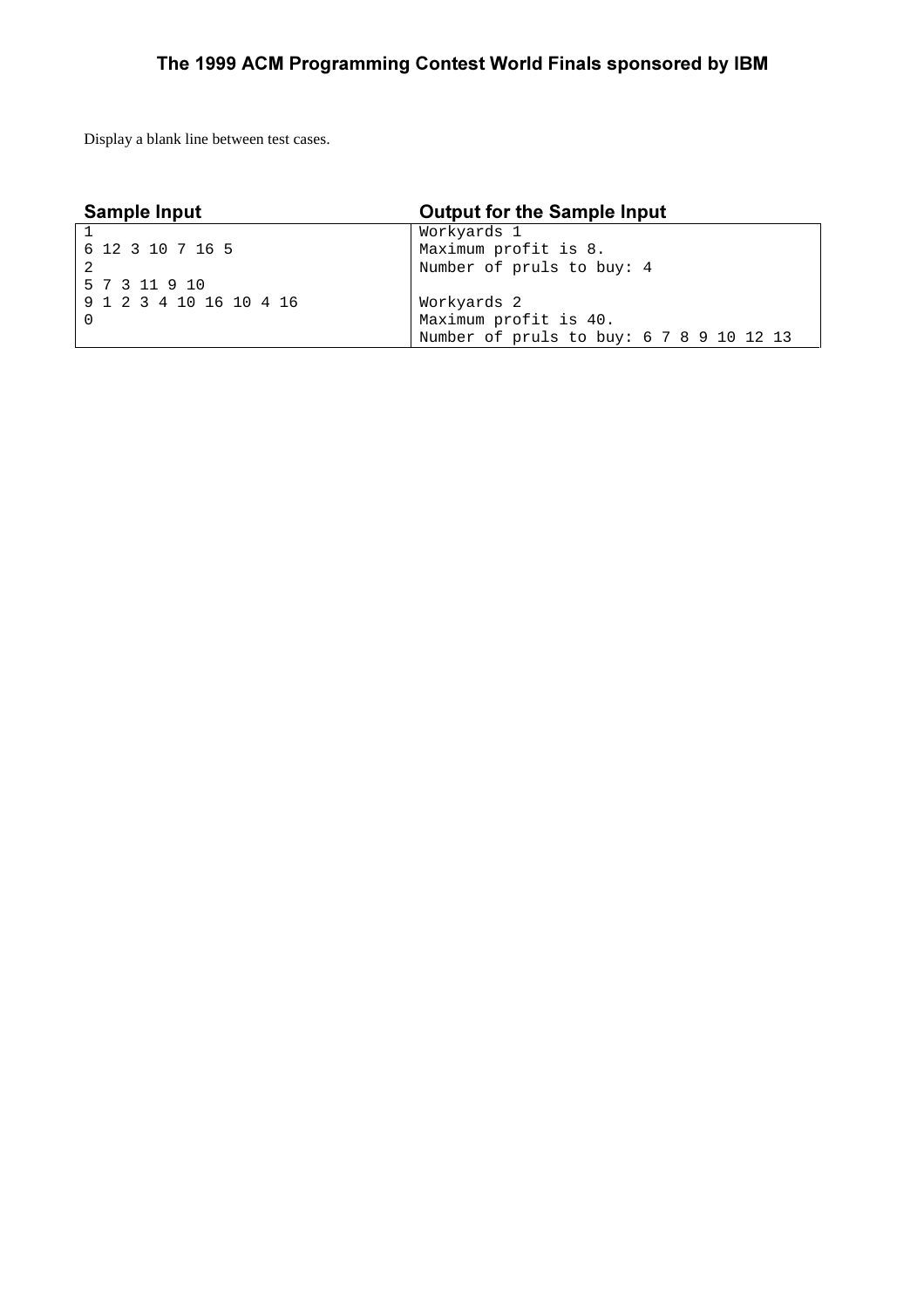

## Problem F Robot Input: robot.in

A robot arm used in an automated factory consists of N connected links:  $link_1$  which is connected to  $link_2, \ldots$ , and  $link_{N-1}$ which is connected to link<sub>N</sub>. Each link is a straight rod of a specified length,  $len_1, len_2, ..., len_N$ . Between each pair of connected links is a servo,  $servo_2$  (between  $link_1$  and  $link_2$ ), …, and  $servo_N$  (between  $link_{N-1}$  and  $link_N$ ) that can be activated to adjust the angle between the connected links. Link<sub>1</sub> is also connected by a servo, servo<sub>1</sub>, to the factory floor (at the point  $x=0$ ,  $y=0$ ,  $z=0$  in a Cartesian coordinate system). At the free (unconnected) end of the last link (*link<sub>N</sub>*) is a "hand" that can be used to grasp objects.

In the initial setting of the robot arm, each servo is set to no rotation (0 degrees), and the links in the robot arm coincide with the  $z$ -axis. The  $xy$  plane is horizontal (the factory floor), and the entire robot arm is initially pointing up, vertically. From this initial setting, each servo can effect a rotation of up to 90 degrees in either of two directions. Servo<sub>1</sub> moves the entire robot arm in the xz plane by rotation about the y-axis. Servo, moves the arm (except  $link_1$ ) in the (perhaps rotated)  $yz$  plane by rotation about the x-axis. In a similar manner, each odd-numbered servo can rotate the remaining part of the arm in the (perhaps rotated)  $xz$  plane, and each even-numbered servo can rotate the remaining part of the arm in the (perhaps rotated)  $yz$  plane. In effect, the servos rotate the links about the  $y$  and  $x$ -axes of coordinate systems fixed to the end of each link. Counterclockwise rotations about a coordinate axis are produced with positive rotation angles, if we are looking along the positive half of the axis toward the coordinate origin. The sample data has been carefully chosen to illustrate the effects of these rotations.

There are two restrictions on the final positioning of the robot's arm. No part of the arm can be below the factory floor, and the links in the robot's arm cannot intersect with each other (except where they are connected by the servos).

You should check only the final position of the arm.

Given the number of links in a robot's arm, their lengths, and the proposed settings of the servos, first determine if the proposed positioning of the arm is allowable. If the arm can be positioned as proposed, then determine the coordinates of the robot's hand, accurate to three fractional digits. Otherwise identify the first (smallest numbered) servo that has an inappropriate setting, and why that setting is inappropriate. Links are assumed to intersect if they come within 0.001 length units of each other.

#### **Input**

The input data will contain multiple test cases. Each test case includes, in order, the number of links, N, their lengths,  $len_1, \ldots, len_N$ , and the proposed angles to which the servos (starting with  $serv_1$ ) are to be set. The lengths and servo angles are real numbers, and the number of links is an integer. There will be no more than 10 links in any robot arm. The last test case is followed by a negative integer.

#### **Output**

For each test case, display the test case number (starting with 1). Then, if the proposed setting is allowable, display the position of the robot's hand in the original (factory floor) coordinate system (with three fractional digits). Otherwise display the identity of the first servo with an inappropriate setting and why that setting is inappropriate. An output format similar to that shown below is acceptable.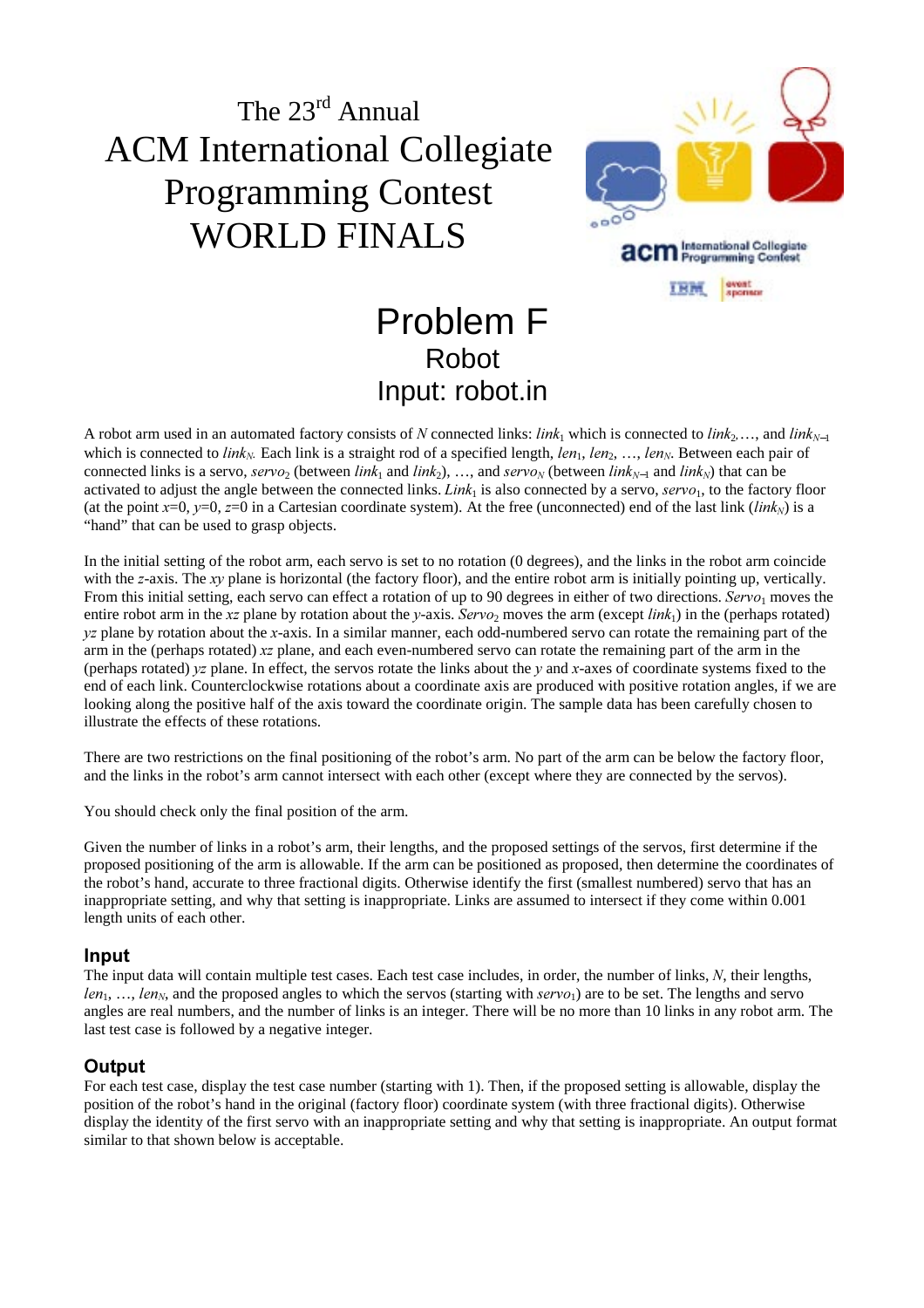### The 1999 ACM Programming Contest World Finals sponsored by IBM

| <b>Sample Input</b>   | <b>Output for the Sample Input</b>                    |
|-----------------------|-------------------------------------------------------|
| 2 25 15 0 90.0        | Case 1: robot's hand is at $(0.000, -15.000, 25.000)$ |
| 1 1.0 45.0            | Case 2: $robot's$ hand is at $(0.707, 0.000, 0.707)$  |
| 2 1 1 0 45            | Case 3: $robot's$ hand is at $(0.000,-0.707,1.707)$   |
| 4 1 2 3 4 90 0 0 0    | Case $4:$ robot's hand is at $(10.000, 0.000, 0.000)$ |
| 3 1 1 1 0 90 90       | Case 5: robot's hand is at $(1.000,-1.000,1.000)$     |
| 2 1 1 45.0 45         | Case $6:$ robot's hand is at $(1.207, -0.707, 1.207)$ |
| 4 1 1 1 2 0 90 0 90   | Case 7: servo 4 attempts to move arm below floor      |
| 8 10 1 1 1 1 1 1 2    | Case 8: servo 8 causes link collision                 |
| 0 0 9 0 0 9 0 0 9 0 0 |                                                       |
|                       |                                                       |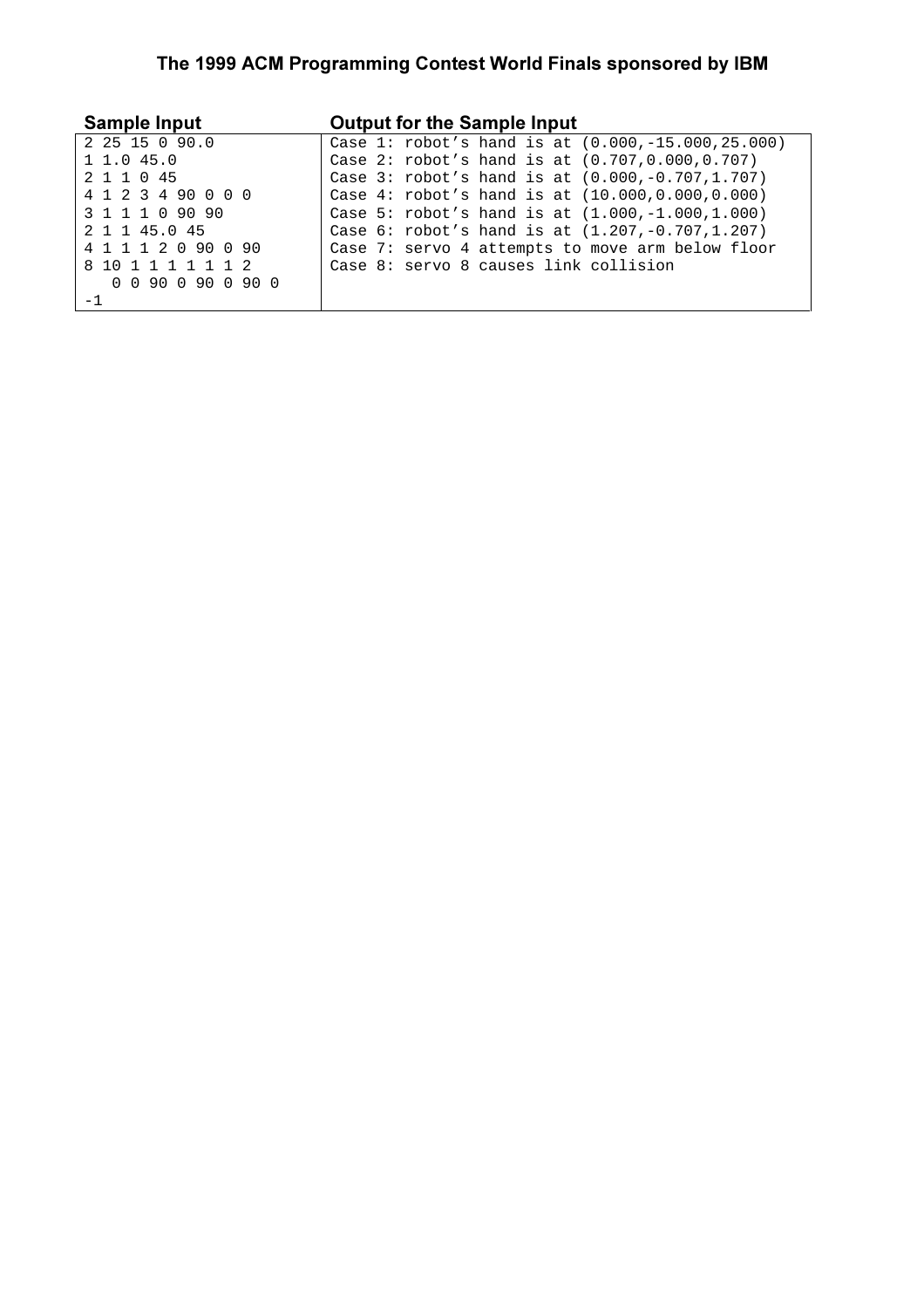

### Problem G The Letter Carrier's Rounds Input: smtp.in

For an electronic mail application you are to describe the SMTP-based communication that takes place between pairs of MTAs. The sender's User Agent gives a formatted message to the sending Message Transfer Agent (MTA). The sending MTA communicates with the receiving MTA using the Simple Mail Transfer Protocol (SMTP). The receiving MTA delivers mail to the receiver's User Agent. After a communication link is initialized, the sending MTA transmits command lines, one at a time, to the receiving MTA, which returns a three-digit coded response after each command is processed. The sender commands are shown below in the order sent for each message. There is more than one RCPT TO line when the same message is sent to several users at the same MTA. A message to users at different MTAs requires separate SMTP sessions.

|      | HELO <i>myname</i>           | Identifies the sender to the receiver (yes, there is only one L).       |
|------|------------------------------|-------------------------------------------------------------------------|
|      | MAIL FROM: <sender></sender> | Identifies the message sender                                           |
|      | RCPT TO: <user></user>       | Identifies one recipient of the message                                 |
| DATA |                              | Followed by an arbitrary number of lines of text comprising the message |
|      |                              | body, ending with a line containing a period in column one.             |
| OUIT |                              | Terminates the communication.                                           |

The following response codes are sent by the receiving MTA:

- 221 Closing connection (after QUIT)
- 250 Action was okay (after MAIL FROM and RCPT TO specifying an acceptable user, or completion of a message)
- 354 Start sending mail (after DATA)
- 550 Action not taken; no such user here (after RCPT TO with unknown user)

#### **Input**

The input contains descriptions of MTAs followed by an arbitrary number of messages. Each MTA description begins with the MTA designation and its name (1 to 15 alphanumeric characters). Following the MTA name is the number of users that receive mail at that MTA and a list of the users (1 to 15 alphanumeric characters each). The MTA description is terminated by an asterisk in column 1. Each message begins with the sending user's name and is followed by a list of recipient identifiers. Each identifier has the form  $user@mtaname$ . The message (each line containing no more than 72 characters) begins and terminates with an asterisk in column 1. A line with an asterisk in column 1 instead of a sender and recipient list indicates the end of the entire input.

#### Output

For each message, show the communication between the sending and receiving MTAs. Every MTA mentioned in a message is a valid MTA; however, message recipients may not exist at the destination MTA. The receiving MTA rejects mail for those users by responding to the RCPT TO command with the 550 code. A rejection will not affect delivery to authorized users at the same MTA. If there is not at least one authorized recipient at a particular MTA, the DATA is not sent. Only one SMTP session is used to send a message to users at a particular MTA. For example, a message to 5 users at the same MTA will have only one SMTP session. Also a message is addressed to the same user only once. The order in which receiving MTAs are contacted by the sender is unspecified. As shown in the sample output , prefix the communication with the communicating MTA names, and indent each communication line.

#### Sample Input

MTA London 4 Fiona Paul Heather Nevil MTA SanFrancisco 3 Mario Luigi Shariff MTA Paris 3 Jacque Suzanne Maurice MTA HongKong 3 Chen Jeng Hee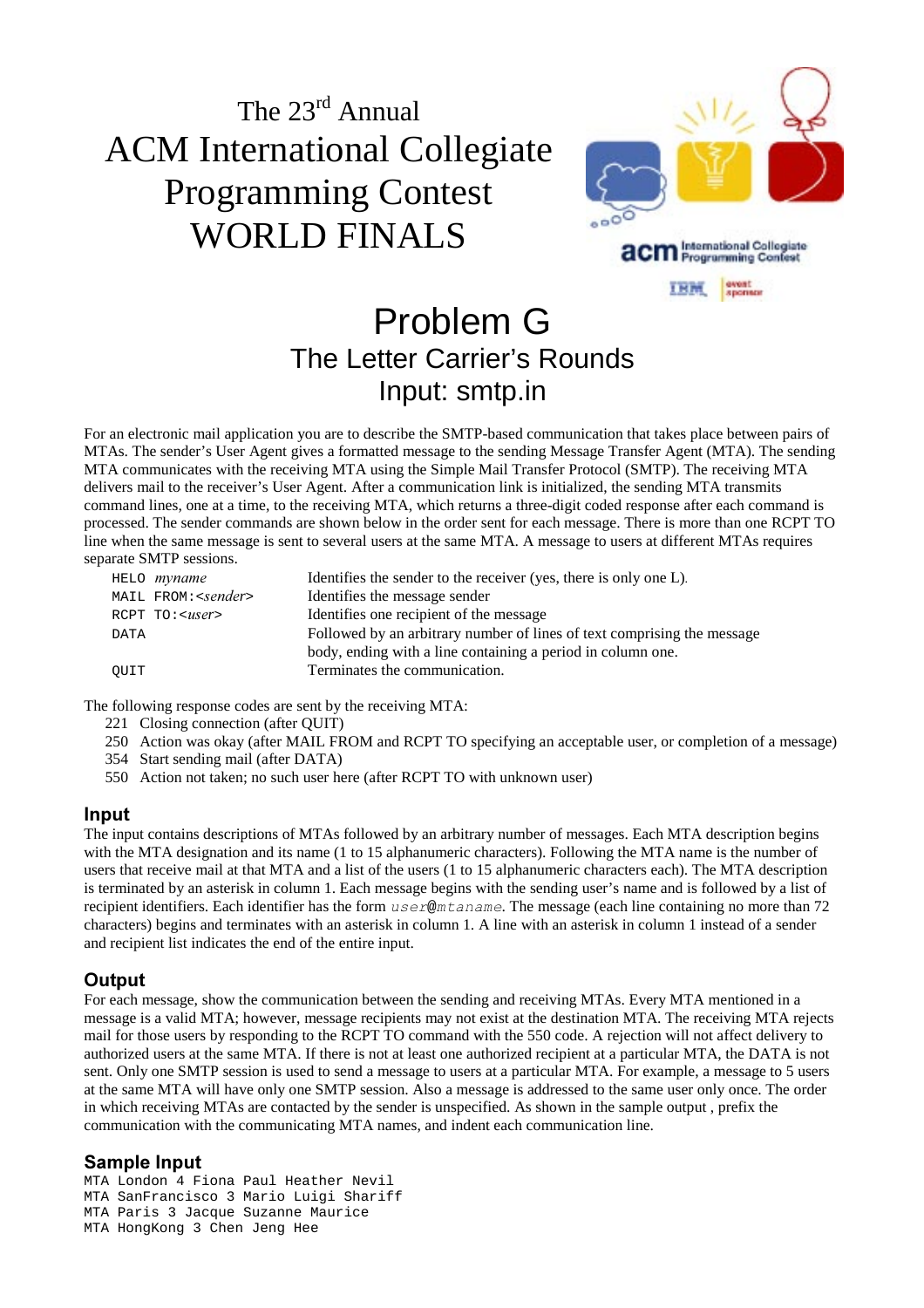```
MTA MexicoCity 4 Conrado Estella Eva Raul
MTA Cairo 3 Hamdy Tarik Misa
*
Hamdy@Cairo Conrado@MexicoCity Shariff@SanFrancisco Lisa@MexicoCity
*
Congratulations on your efforts !!
--Hamdy
*
Fiona@London Chen@HongKong Natasha@Paris
*
Thanks for the report! --Fiona
*
*
```
#### Output for the Sample Input

```
Connection between Cairo and MexicoCity
      HELO Cairo
      250
      MAIL FROM:<Hamdy@Cairo>
      250
      RCPT TO:<Conrado@MexicoCity>
      250
      RCPT TO:<Lisa@MexicoCity>
      550
      DATA
      354
      Congratulations on your efforts !!
      --Hamdy
 .
      250
      QUIT
      221
Connection between Cairo and SanFrancisco
      HELO Cairo
      250
      MAIL FROM:<Hamdy@Cairo>
      250
      RCPT TO:<Shariff@SanFrancisco>
      250
      DATA
      354
      Congratulations on your efforts !!
      --Hamdy
 .
      250
      QUIT
      221
Connection between London and HongKong
     HELO London
      250
      MAIL FROM:<Fiona@London>
      250
      RCPT TO:<Chen@HongKong>
      250
      DATA
      354
      Thanks for the report! --Fiona
 .
     .<br>250
     OUIT
      221
Connection between London and Paris
      HELO London
      250
      MAIL FROM:<Fiona@London>
      250
      RCPT TO:<Natasha@Paris>
      550
      QUIT
      221
```